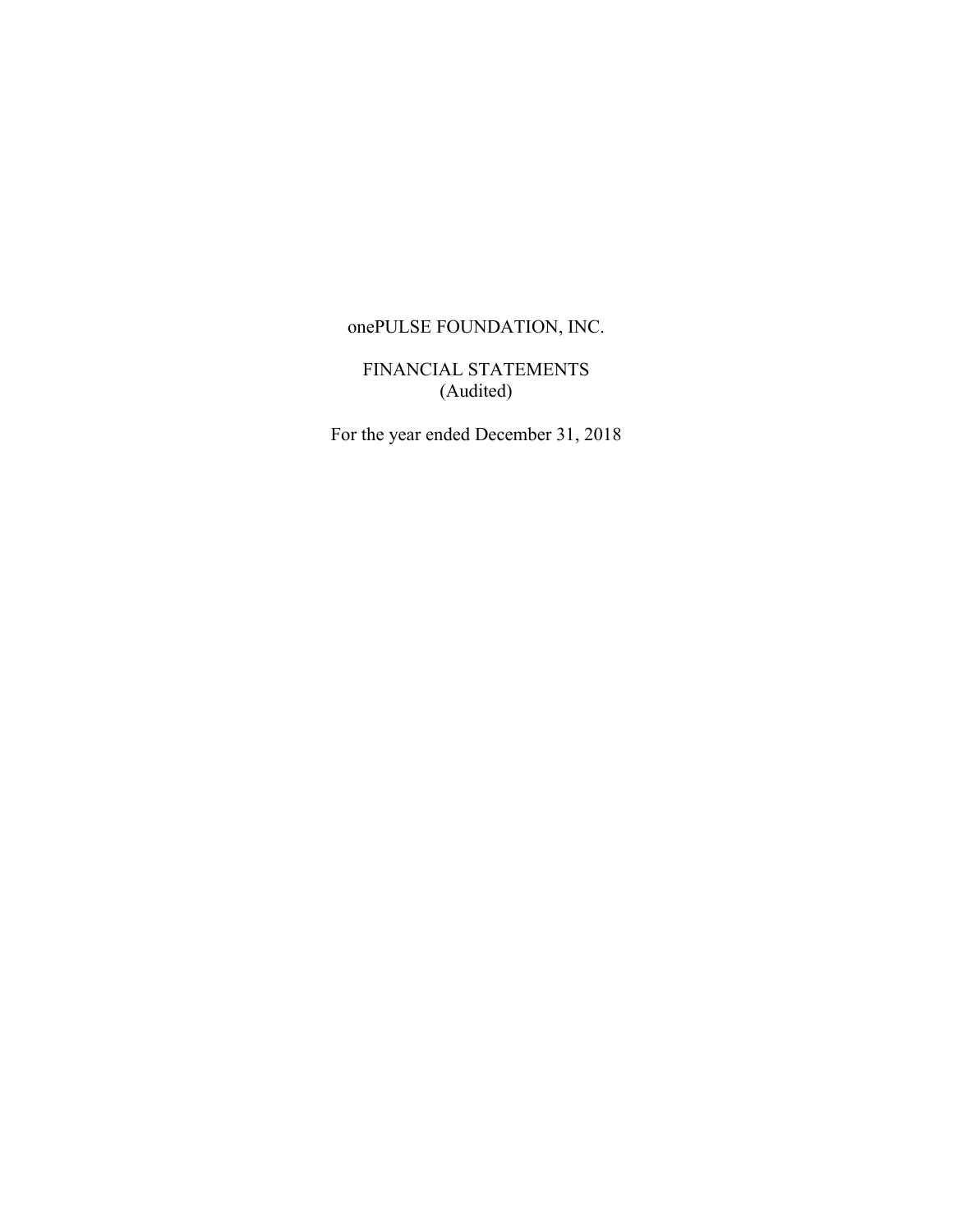## TABLE OF CONTENTS

|                                         | Pages    |
|-----------------------------------------|----------|
| <b>Independent Auditors' Report</b>     |          |
| <b>Financial Statements:</b>            |          |
| <b>Statement of Financial Position</b>  | 3        |
| <b>Statement of Activities</b>          | 4        |
| <b>Statement of Cash Flows</b>          | 5        |
| <b>Statement of Functional Expenses</b> | 6        |
| <b>Notes to Financial Statements</b>    | $7 - 14$ |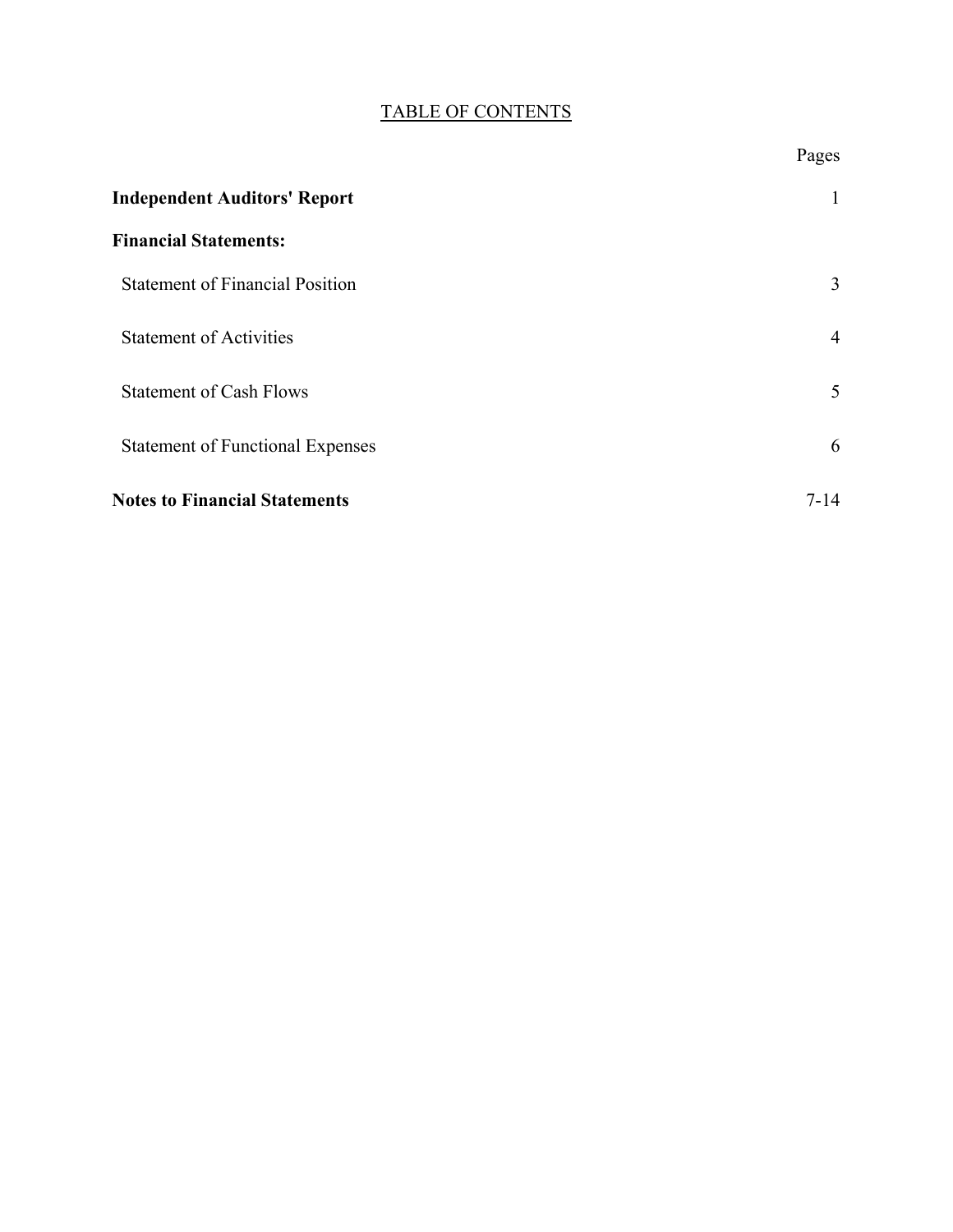**HOLLAND & REILLY** 

CERTIFIED PUBLIC ACCOUNTANTS 601 NORTH FERN CREEK SUITE 200 ORLANDO, FLORIDA 32803

> (407) 894 - 6803 (407) 896-3044 FAX

DAVID S. HOLLAND, CPA THOMAS F. REILLY, CPA

CERTIFIED PUBLIC ACCOUNTANTS FLORIDA INSTITUTE OF CERTIFIED PUBLIC ACCOUNTANTS ASSOCIATION OF CERTIFIIED FRAUD EXAMINERS

AMERICAN INSTITUTE OF

#### **INDEPENDENT AUDITORS' REPORT**

Board of Trustees onePULSE Foundation, Inc. Orlando, Florida

#### **Report on the Financial Statements**

We have audited the accompanying financial statements of onePULSE Foundation, Inc. ( onePULSE), which comprise the statement of financial position as of December 31, 2018 and the related statements of activities, cash flows, and functional expenses for the year then ended, and the related notes to the financial statements.

#### *Management's Responsibility for the Financial Statements*

Management is responsible for the preparation and fair presentation of these financial statements in accordance with accounting principles generally accepted in the United States of America; this includes the design, implementation, and maintenance of internal control relevant to the preparation and fair presentation of financial statements that are free from material misstatement, whether due to fraud or error.

#### *Auditors' Responsibility*

Our responsibility is to express an opinion on these financial statements based on our audit. We conducted our audit in accordance with auditing standards generally accepted in the United States of America. Those standards require that we plan and perform the audit to obtain reasonable assurance about whether the financial statements are free from material misstatement.

An audit involves performing procedures to obtain audit evidence about the amounts and disclosures in the financial statements. The procedures selected depend on the auditors' judgment, including the assessment of the risks of material misstatement of the financial statements, whether due to fraud or error. In making those risk assessments, the auditor considers internal control relevant to onePULSE's preparation and fair presentation of the financial statements in order to design audit procedures that are appropriate in the circumstances, but not for the purpose of expressing an opinion on the effectiveness of onePULSE's internal control. Accordingly, we express no such opinion. An audit also includes evaluating the appropriateness of accounting policies used and the reasonableness of significant accounting estimates made by management, as well as evaluating the overall presentation of the financial statements.

We believe that the audit evidence we have obtained is sufficient and appropriate to provide a basis for our audit opinion.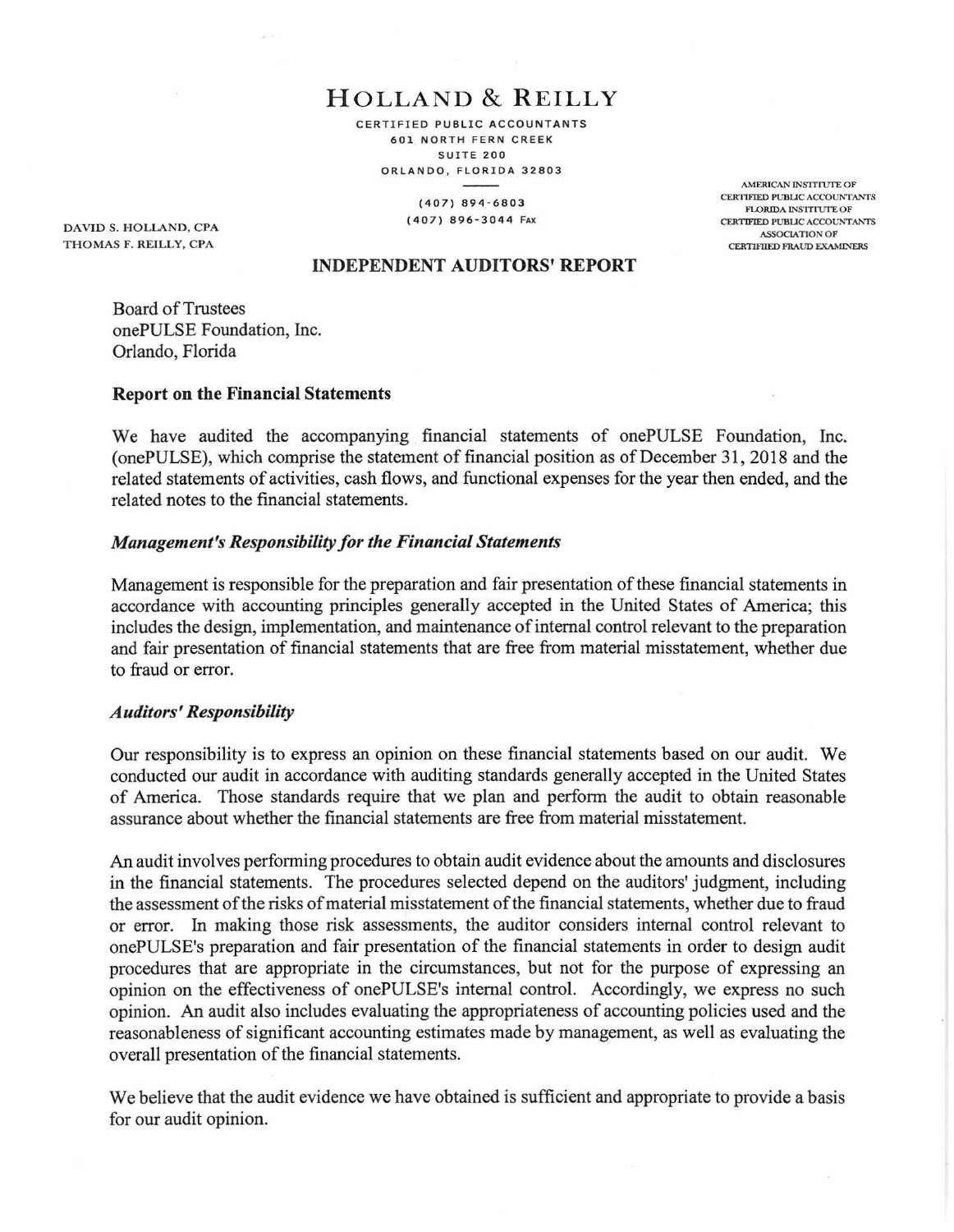#### **Opinion**

In our opinion, the financial statements referred to above present fairly, in all material respects, the financial position of onePULSE Foundation, Inc. as of December 31, 2018 and the changes in its net assets and its cash flows for the year then ended, in accordance with accounting principles generally accepted in the United States of America.

#### **Emphasis of Matter**

OnePULSE Foundation, Inc.'s financial statements conform to accounting standards pursuant to recently issued Financial Accounting Standards Update (ASU) No. 2016-14, Presentation of Financial Statements of Not-for-Profit Entities as described in Note 1.

June 19, 2019 Orlando, Florida

Delland & Reilly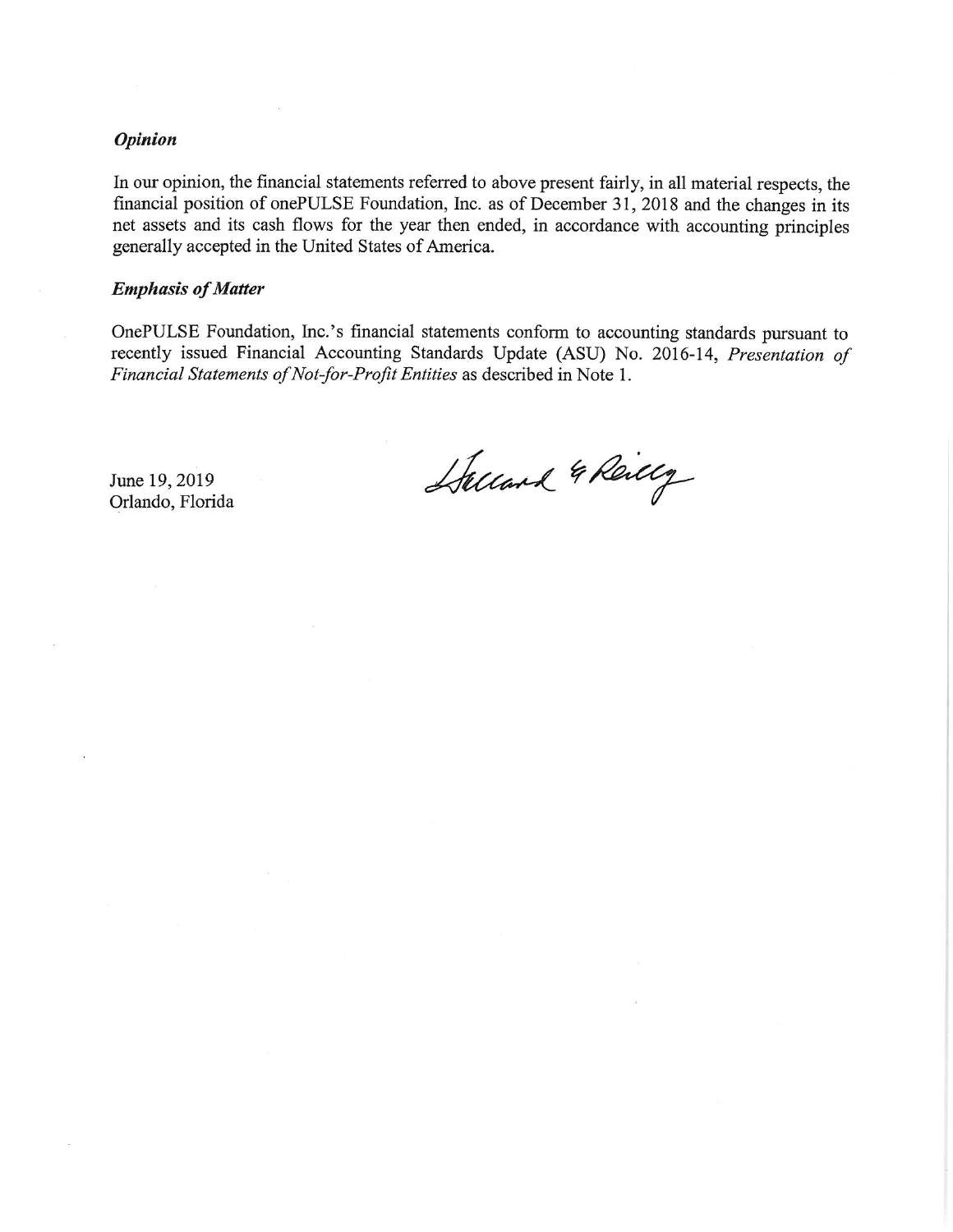# **onePULSE FOUNDATION, INC. STATEMENT OF FINANCIAL POSITION**

December 31, 2018

#### **ASSETS**

| Cash in banks                            | \$<br>69,296 |
|------------------------------------------|--------------|
| Unconditional promises to give           |              |
| Without donor restrictions               | 38,000       |
| With donor restrictions                  | 250,500      |
| Merchandise inventory                    | 12,715       |
| Long-term unconditional promises to give |              |
| with donor restrictions                  | 682,506      |
| Property and equipment                   | 262,468      |
| Intangible assets                        | 19,157       |
|                                          | \$1,334,642  |

## **LIABILITIES AND NET ASSETS**

| <b>Liabilities</b>                |             |
|-----------------------------------|-------------|
| Bank line of credit               | 147,146     |
| Accounts payable                  | 47,809      |
| Accrued payroll and payroll taxes | 8,305       |
| <b>Total liabilities</b>          | 203,260     |
| <b>Net assets</b>                 |             |
| Without donor restrictions        | 99,762      |
| With donor restrictions           | 1,031,620   |
| Total net assets                  | 1,131,382   |
|                                   | \$1,334,642 |

See accountants' report and accompanying notes to the financial statements.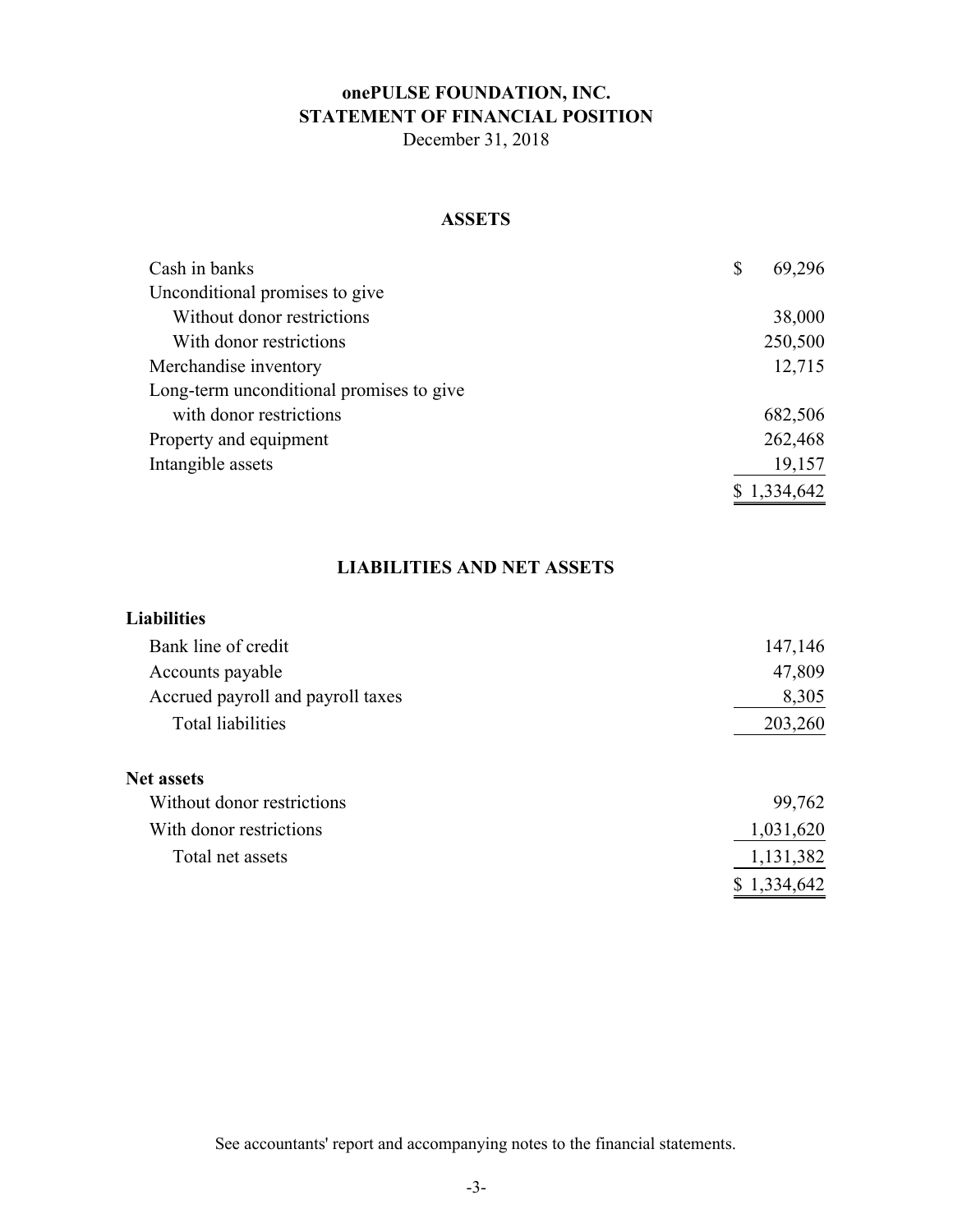#### **onePULSE FOUNDATION, INC. STATEMENT OF ACTIVITIES**

for the year ended December 31, 2018

|                                                          | <b>Without Donor</b><br><b>Restrictions</b> |           | <b>With Donor</b><br><b>Restrictions</b> |           | <b>Total</b>  |             |
|----------------------------------------------------------|---------------------------------------------|-----------|------------------------------------------|-----------|---------------|-------------|
| <b>Support and revenue</b>                               |                                             |           |                                          |           |               |             |
| Support:                                                 |                                             |           |                                          |           |               |             |
| Contributions from individuals                           | $\mathbb{S}$                                | 245,266   | <sup>\$</sup>                            | 64,114    | <sup>\$</sup> | 309,380     |
| Contributions from businesses                            |                                             | 107,635   |                                          | 43,419    |               | 151,054     |
| Contributions from foundations and trusts                |                                             | 7,500     |                                          | 924,087   |               | 931,587     |
| Special events, net of costs and expenses                |                                             | 108,074   |                                          |           |               | 108,074     |
| In-kind donations                                        |                                             | 232,308   |                                          |           |               | 232,308     |
| Total support                                            |                                             | 700,783   |                                          | 1,031,620 |               | 1,732,403   |
| Revenue:                                                 |                                             |           |                                          |           |               |             |
| Merchandise sales, net of costs                          |                                             | 60,951    |                                          |           |               | 60,951      |
| Investment income                                        |                                             | 114       |                                          |           |               | 114         |
| Total revenue                                            |                                             | 61,065    |                                          |           |               | 61,065      |
| Total support and revenue                                |                                             | 761,848   |                                          | 1,031,620 |               | 1,793,468   |
| <b>Expenses</b>                                          |                                             |           |                                          |           |               |             |
| Program services                                         |                                             | 690,416   |                                          |           |               | 690,416     |
| Supporting services:                                     |                                             |           |                                          |           |               |             |
| General and administrative                               |                                             | 72,984    |                                          |           |               | 72,984      |
| Fundraising                                              |                                             | 48,909    |                                          |           |               | 48,909      |
| Total expenses                                           |                                             | 812,309   |                                          |           |               | 812,309     |
| Excess (deficiency) of support and revenue over expenses |                                             | (50, 461) |                                          | 1,031,620 |               | 981,159     |
| Net assets, beginning of year                            |                                             | 150,223   |                                          |           |               | 150,223     |
| Net assets, end of year                                  | \$                                          | 99,762    | \$                                       | 1,031,620 |               | \$1,131,382 |

See accountants' report and accompanying notes to the financial statements.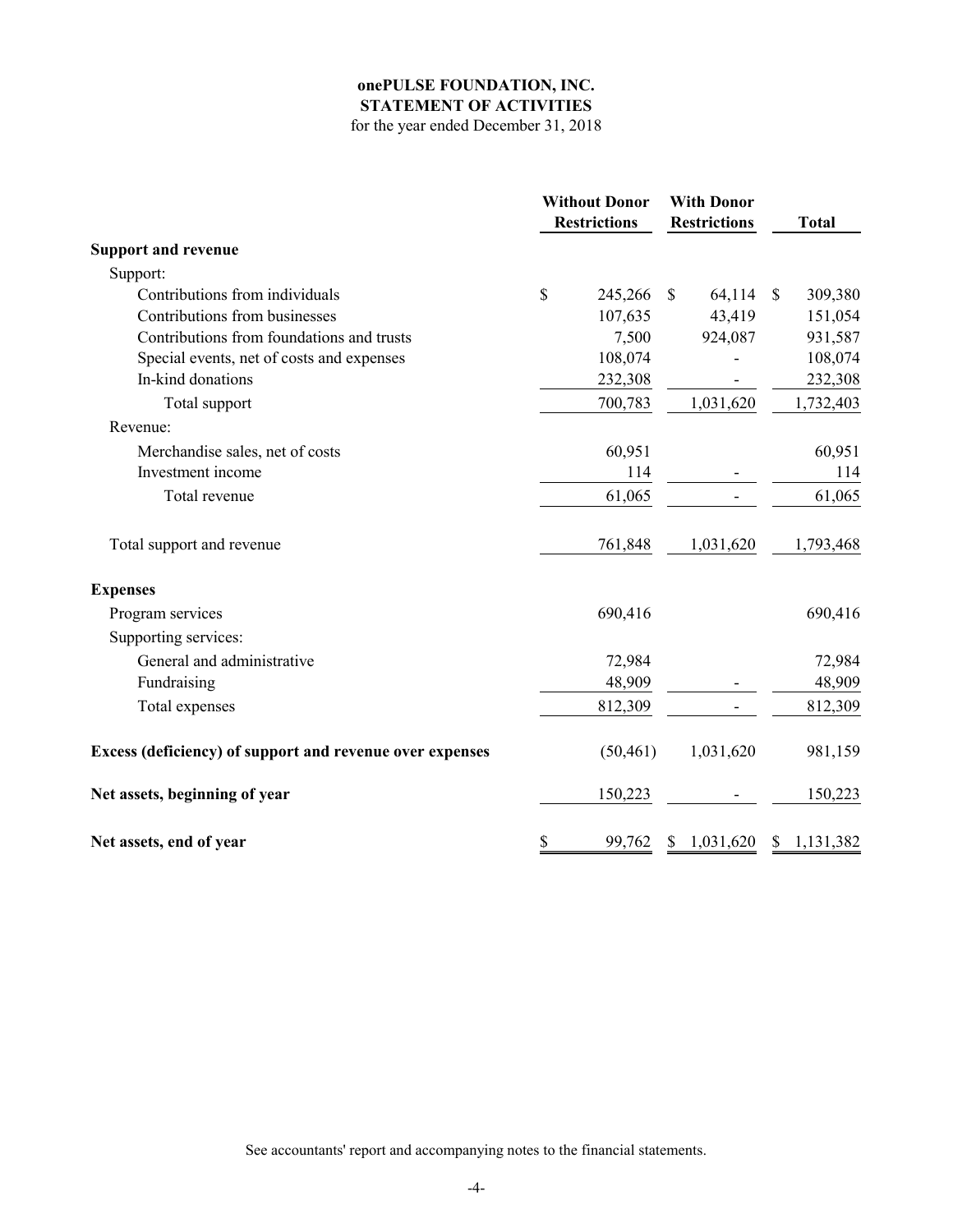# **onePULSE FOUNDATION, INC. STATEMENT OF CASH FLOWS**

for the year ended December 31, 2018

| <b>Cash flows from operating activities</b>            |               |
|--------------------------------------------------------|---------------|
| Increase in net assets                                 | \$<br>981,159 |
| Adjustments to reconcile change in net assets to       |               |
| net cash provided by operating activities              |               |
| Depreciation and amortization                          | 12,857        |
| Increase in merchandise inventory                      | (6,363)       |
| Increase in promises to give                           | (971,006)     |
| Decrease in prepaid expense                            | 5,000         |
| Increase in accounts payable                           | 45,681        |
| Decrease in accrued payroll and payroll taxes          | (6,302)       |
| Total adjustments                                      | (920, 133)    |
| Net cash provided by operating activities              | 61,026        |
| <b>Cash flows from financing activities</b>            |               |
| Cash borrowed on bank line of credit                   | 49,000        |
| Repayment on bank line of credit                       | (5,000)       |
| Net cash provided by financing activities              | 44,000        |
| <b>Cash flows from investing activities</b>            |               |
| Payments for website design and maintenance            | (18, 529)     |
| Payments for the construction of interim memorial      | (148, 443)    |
| Net cash used for investing activities                 | (166, 972)    |
| Net decrease in cash                                   | (61, 946)     |
| Cash, beginning of year                                | 131,242       |
| Cash, end of year                                      | \$<br>69,296  |
| <b>Supplementary information</b>                       |               |
| Interest paid during the year                          | \$<br>6,201   |
| Other transaction not paid from cash funds             |               |
| In-kind donations capitalized in Memorial construction | \$<br>135,075 |
| Construction draws from line of credit                 | 103,146<br>\$ |

See accountants' report and accompanying notes to financial statements.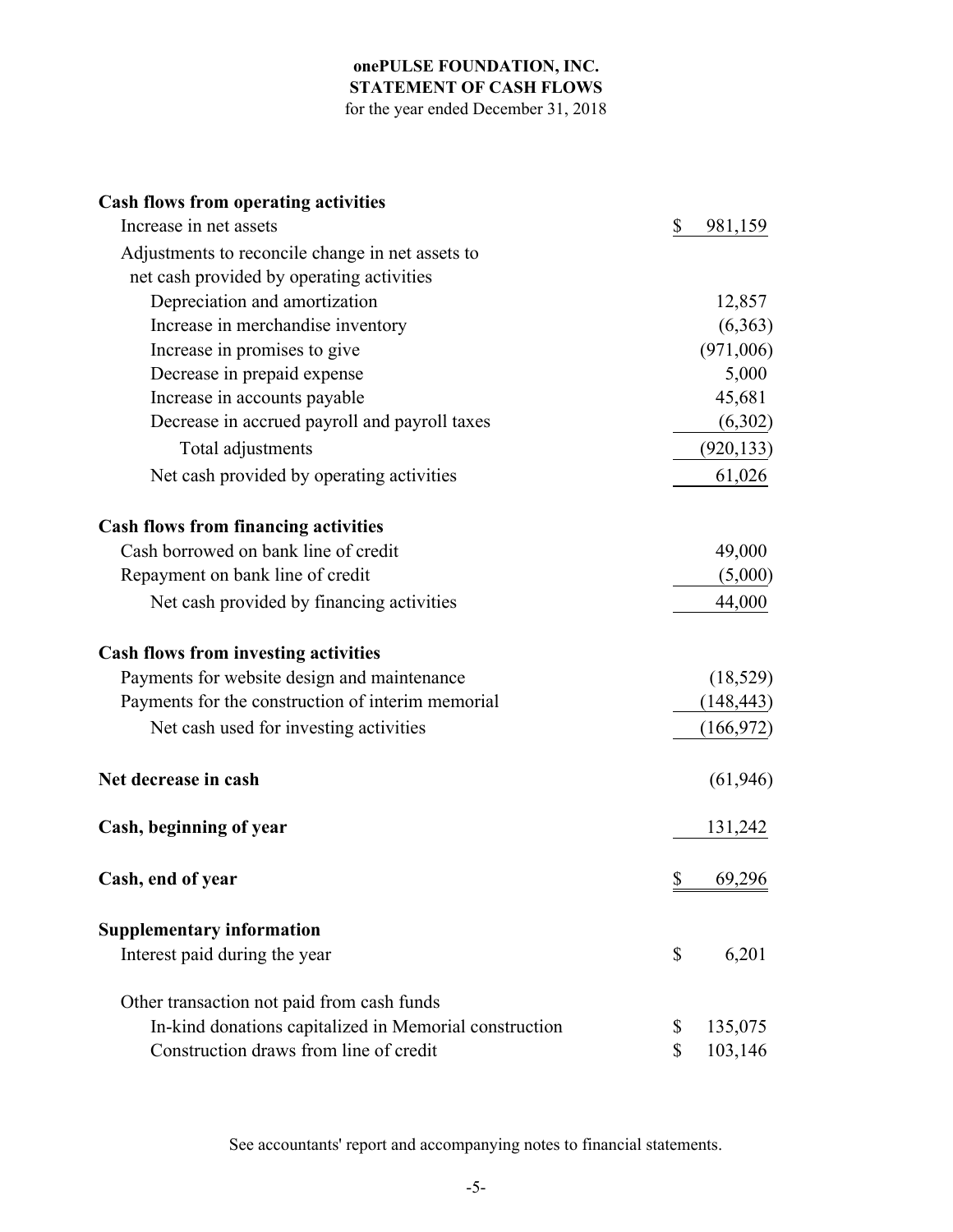## **onePULSE FOUNDATION, INC. STATEMENT OF FUNCTIONAL EXPENSES**

for the year ended December 31, 2018

|                                       |                            | <b>Supporting Services</b> |                                     |               |                  |             |              |
|---------------------------------------|----------------------------|----------------------------|-------------------------------------|---------------|------------------|-------------|--------------|
|                                       | Program<br><b>Services</b> |                            | <b>Management</b><br>and<br>General |               | Fund-<br>raising |             | <b>Total</b> |
| Salaries and wages                    | \$<br>221,109              | $\mathcal{S}$              | 39,708                              | $\mathcal{S}$ | 24,853           | $\mathbf S$ | 285,671      |
| Payroll taxes                         | 17,879                     |                            | 3,211                               |               | 2,010            |             | 23,099       |
| Employee benefits                     | 775                        |                            | 139                                 |               | 87               |             | 1,001        |
| Accounting                            |                            |                            | 3,654                               |               |                  |             | 3,654        |
| Advertising and promotion             | 91,895                     |                            |                                     |               |                  |             | 91,895       |
| Management fees                       | 92,478                     |                            | 5,440                               |               | 10,880           |             | 108,798      |
| Public relations                      | 67,825                     |                            |                                     |               |                  |             | 67,825       |
| Office expenses                       | 10,489                     |                            | 1,884                               |               | 1,179            |             | 13,552       |
| Information technology                | 4,052                      |                            | 728                                 |               | 455              |             | 5,235        |
| Occupancy                             | 140,279                    |                            | 9,167                               |               | 9,151            |             | 158,597      |
| Travel                                | 3,365                      |                            |                                     |               | 177              |             | 3,542        |
| Conferences, conventions and meetings | 3,457                      |                            |                                     |               |                  |             | 3,457        |
| Interest expense                      |                            |                            | 6,201                               |               |                  |             | 6,201        |
| Depreciation and amortization         | 12,857                     |                            |                                     |               |                  |             | 12,857       |
| Insurance                             | 2,958                      |                            | 522                                 |               |                  |             | 3,480        |
| Community awareness                   | 15,693                     |                            |                                     |               |                  |             | 15,693       |
| Bank charges and merchant fees        |                            |                            | 1,902                               |               |                  |             | 1,902        |
| Telephone                             | 1,983                      |                            | 233                                 |               | 117              |             | 2,333        |
| Taxes and licenses                    |                            |                            | 195                                 |               |                  |             | 195          |
| Training and education                | 655                        |                            |                                     |               |                  |             | 655          |
| Dues and subscriptions                | 2,667                      |                            |                                     |               |                  |             | 2,667        |
| Total expenses                        | \$<br>690,416              | \$                         | 72,984                              | \$            | 48,909           | \$          | 812,309      |

See accountants' report and accompanying notes to financial statements.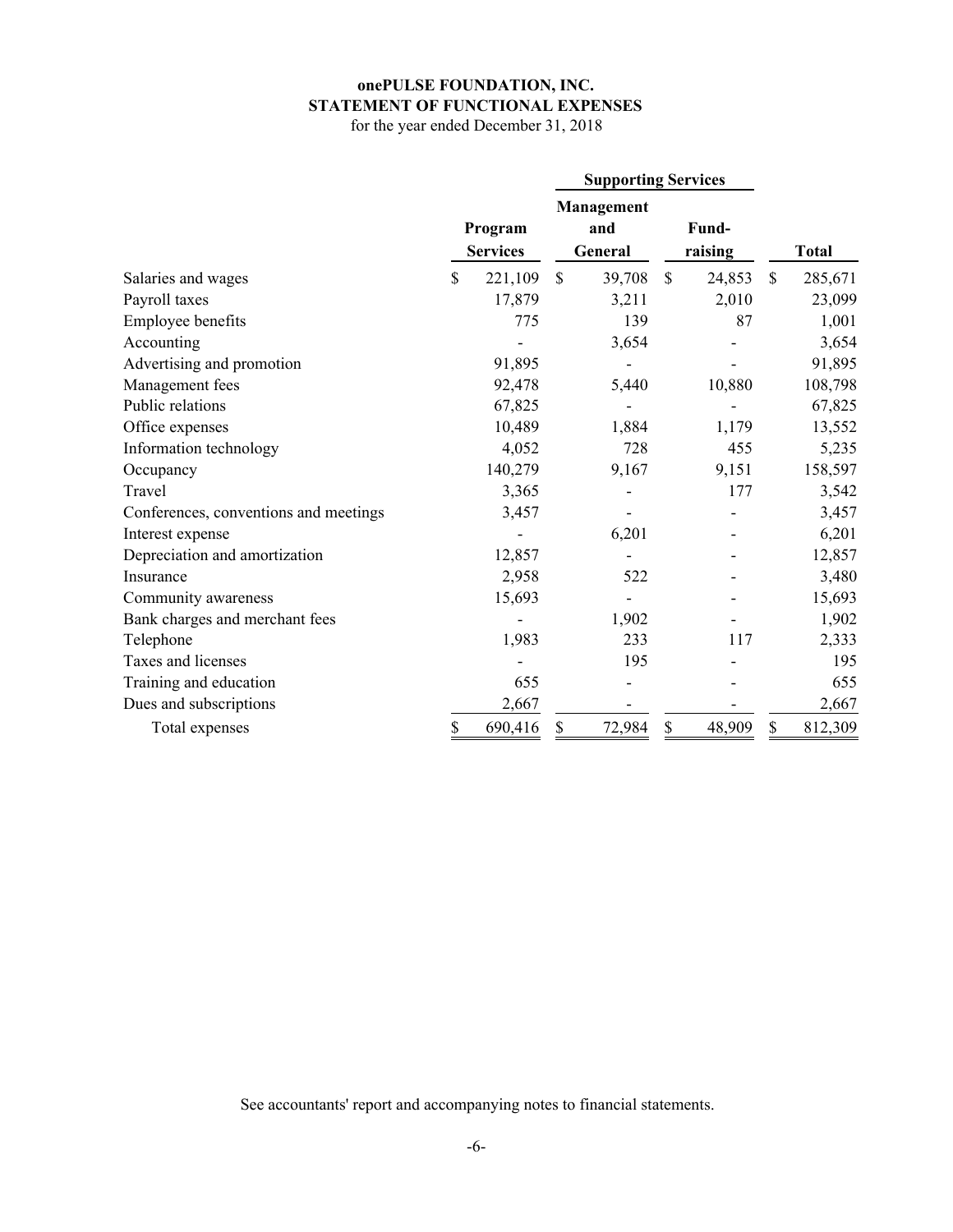#### **1. Summary of Significant Accounting Policies**

 Organization and activities –The onePULSE Foundation ("the Foundation") was incorporated by the owners of Pulse Nightclub to honor the 49 lives that were taken on June 12, 2016, their families, the 68 injured victims, and others who cared for them. OnePULSE is supported primarily through donor contributions intended to support construction and maintenance of a memorial, community grants to care for the survivors and victims' families, endowed scholarships in the names of each of the victims, educational programs to promote amity among all segments of society and, ultimately, a museum showcasing the stories from the tragedy.

 Financial statement presentation - Financial statement presentation follows the recommendations of the Financial Accounting Standards Board, by which onePULSE is required to report information regarding its financial position and activities according to two classes of net assets: net assets without donor restrictions and net assets with donor restrictions.

 The presentation and disclosures are consistent with the Financial Accounting Standards Board (FASB) Accounting Standards Update (ASU) number 2016-14, Presentation of Financial Statements of Not-for-Profit Entities, effective for years beginning after December 15, 2017. OnePULSE Foundation, Inc. adopted the provisions of this new standard during the year ended December 31, 2018. In addition to changes in terminology used to describe the categories of net assets throughout the financial statements, there are disclosures regarding liquidity and availability of resources (Note 6), and disclosures related to functional allocation of expenses applied to the Statement of Functional Expenses – page 6).

 Basis of accounting - The financial statements of onePULSE have been prepared on the accrual basis of accounting in accordance with the accounting and reporting practices promulgated by the American Institute of Certified Public Accountants (AICPA) for not-for-profit organizations. Under this method of accounting, revenues are recognized when earned and expenses are recognized when incurred.

 Estimates - The preparation of financial statements in conformity with U.S. generally accepted accounting principles requires management to make estimates and assumptions that affect the reported amounts of assets and liabilities and disclosure of contingent assets and liabilities at the date of the financial statements and the reported amounts of revenues and expenses during the reporting period. Actual results could differ from those estimates.

 Cash and cash equivalents – For purposes of the statements of cash flows, onePULSE considers all highly liquid investments available for current use with an initial maturity of three months or less to be cash equivalents. The Foundation owns no near-term investments. All cash is held in bank deposits.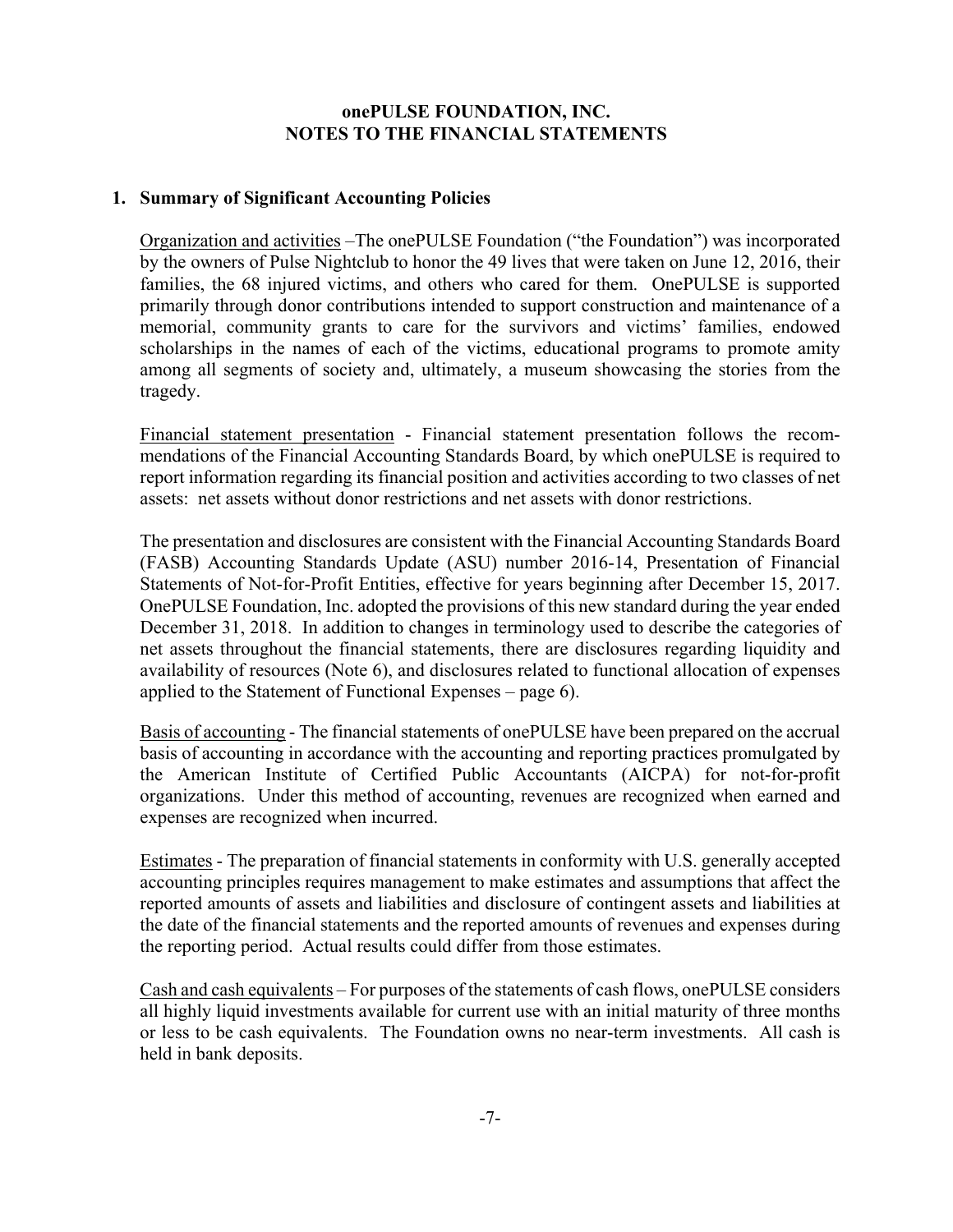#### **1. Summary of Significant Accounting Policies, Continued**

 Promises to give – Contributions are recognized when the donor makes a promise to give to the Foundation that is, in substance, unconditional. Unconditional promises to give are recognized as revenues in the period received. Contributions that are restricted by the donor are reported as increases in net assets without donor restrictions if the restrictions expire in the fiscal year in which the contributions are recognized. All other donor-restricted contributions are reported as increases in net assets with donor restrictions depending on the nature of the restrictions. When a restriction expires, net assets with donor restrictions are reclassified to net assets without donor restrictions.

 A conditional promise to give is not recorded as a contribution until the condition(s) on which it depends is substantially met.

 Merchandise inventory – Inventory of promotional clothing and accessories is stated at the lower of cost (first-in, first-out basis) or market value.

Cash restricted to purchase property and equipment - Cash restricted to purchase property and equipment has been restricted by donors and is not available for operating purposes.

<u>Property and equipment</u> – The Foundation capitalizes property and equipment over \$1,000. Lesser amounts are expensed. Purchased property and equipment is capitalized at cost. Donations of property and equipment are recorded as contributions at estimated fair value. Such donations are reported as contributions without donor restrictions unless the donor has restricted the donated asset to a specific purpose. Assets donated with explicit restrictions regarding their use and contributions of cash that must be used to acquire property and equipment are reported as contributions with donor restrictions.

Absent donor stipulations regarding how long those donated assets must be maintained, onePULSE reports expirations of donor restrictions when the donated or acquired assets are placed in service. The Foundation reclassifies net assets with donor restrictions to net assets without donor restrictions at that time. Property and equipment are depreciated using the straight-line method over the estimated useful lives ranging from five years for furniture and equipment to thirty years for buildings.

Intangible assets – Intangible assets consist of documentary costs, amortized over a five-year period (\$3,415) and logo and trademark costs, the fair value (\$15,742) of which is annually evaluated by management and adjusted for impairment.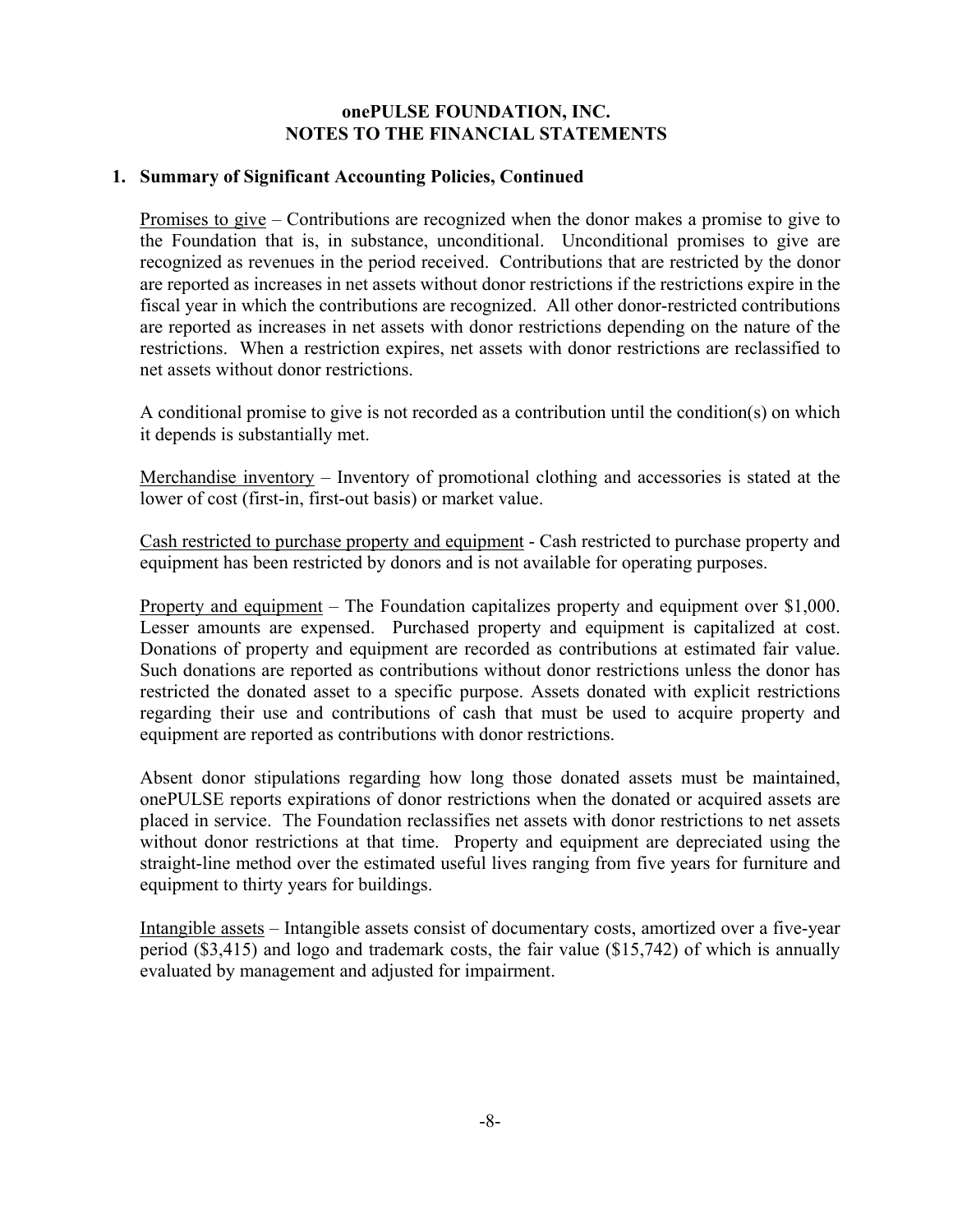#### **1. Summary of Significant Accounting Policies, Continued**

Contributed services – While onePULSE generally pays for services requiring specific expertise, certain amounts are reflected in the financial statements for donated services. Many individuals volunteer their time and perform a variety of tasks that assist the Foundation, but these services do not meet the criteria for recognition as contributed services. The Foundation received support from over 160 volunteers during the year.

Income taxes – onePULSE is tax-exempt under Section  $501(c)(3)$  of the Internal Revenue Code. Accordingly, no provision for federal or state income taxes is reflected in the accompanying financial statements. In addition, onePULSE has been classified as an organization that is not a private foundation under Section 509(a).

Functional expenses - The costs of providing various program and supporting services have been summarized on a functional basis in the statements of activities and functional expenses. Accordingly, certain costs have been allocated among the programs and supporting services benefited.

Cost allocation - The financial statements report certain categories of expenses that are attributable to program activities or supporting function. Therefore, these expenses require allocation on a reasonable basis that is consistently applied. Allocated expenses include compensation and benefits on the basis of estimates of time and effort, as well as depreciation and amortization and occupancy, which are similarly allocated.

Concentrations of credit risk – The operations of onePULSE Foundation Inc. are funded principally by contributions from the general public, businesses and foundations. Sustaining its operations is largely dependent upon maintaining a level of support sufficient to cover its cash flow needs.

Fair value of financial instruments – The fair value of onePULSE Foundation's financial instruments – cash, promises to give, bank line of credit and other liability accounts are not estimated to be significantly different than the carrying amount based upon current rates at which the Foundation could borrow funds for the remaining maturities.

## **2. Cash in Banks**

Cash and cash equivalents of onePULSE include checking accounts and a bank money market account. These cash balances are maintained in two different institutions which are insured by the Federal Deposit Insurance Corporation (FDIC). As of December 31, 2018, onePULSE had no uninsured cash balances at these financial institutions.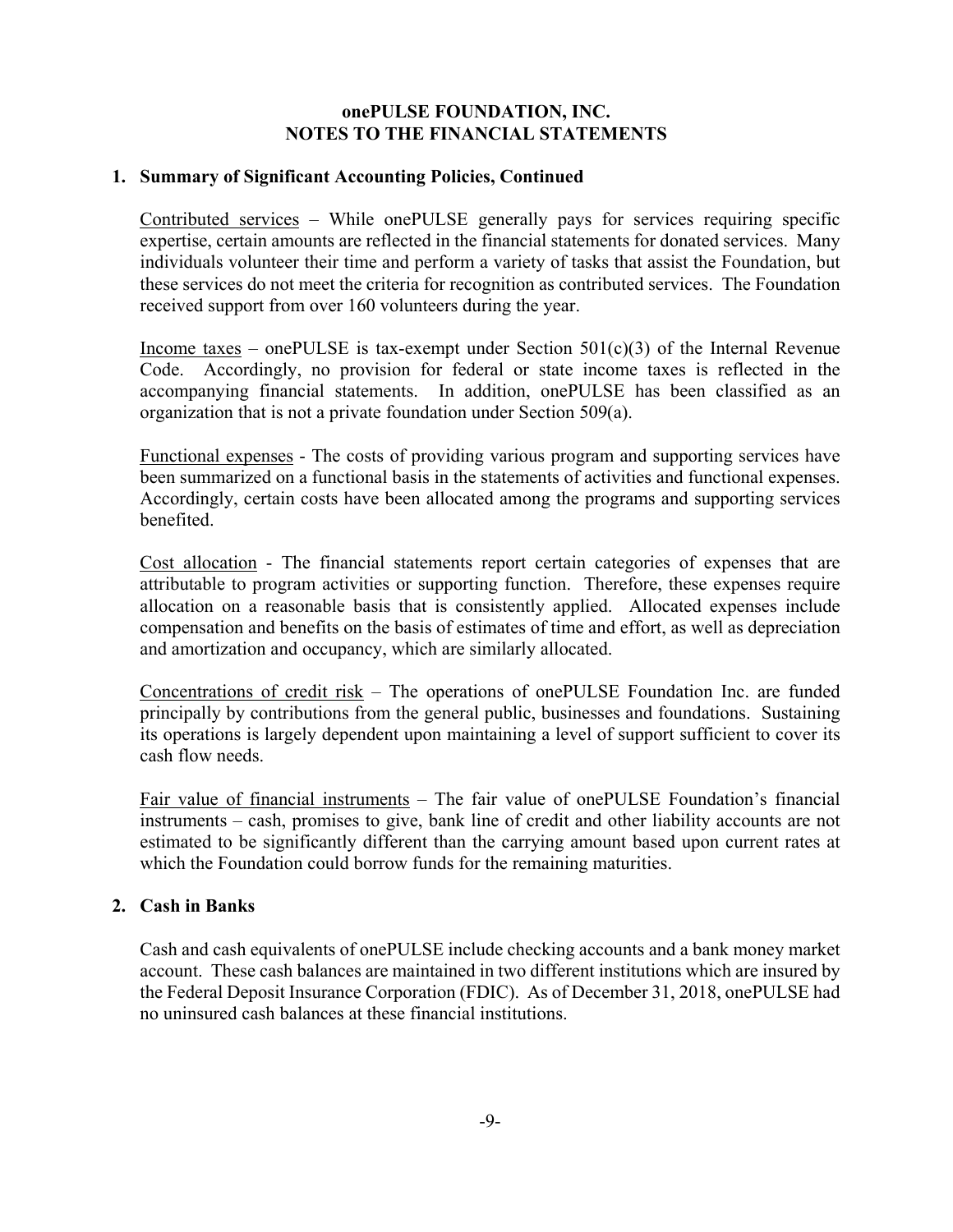#### **3. Net Assets with Donor Restrictions**

Restrictions on net assets consist of the following categories at December 31, 2018:

| Capital campaign                     |              |
|--------------------------------------|--------------|
| Land acquisition and design costs    | \$<br>50,143 |
| Memorial Museum construction         | 824,087      |
| Programs                             |              |
| Scholarships                         | 100,643      |
| Amity                                | 1,827        |
| Town Hall                            | 4,065        |
| Grants to others                     | 1,051        |
| Website construction and maintenance | 6,385        |
| Special Event                        |              |
| Community Run                        | 43,419       |
|                                      | 1,031,620    |

Capital campaign  $-$  The Foundation intends to acquire property to construct a museum as a memorial to the victims of the Pulse nightclub mass shooting. On October 30, 2018, the Foundation and Orange County, Florida entered into a funding agreement to acquire property and pay acquisition and design costs for the construction located in downtown Orlando. The County will provide up to \$10,000,000 through Excess Tourist Development Tax Revenue (TDT) as appropriated for capital projects. As of December 31, 2018, amounts raised for land acquisition, design and construction are restricted for the permanent memorial museum, including parking and ancillary needs.

Orange County's contribution (grant) is contingent upon the Museum's site acquisition and related title commitment, insurance, appraisals and other requirements enumerated in the agreement. Accordingly, the agreement meets the definition of a "conditional promise to give." Under generally accepted accounting principles, a conditional promise to give is not recorded as a contribution until the condition(s) on which it depends is substantially met.

Scholarships - 49 renewable Legacy Scholarships, one in each of the victim's names, the area of study to be designated by family members, up to \$10,000 per year. Scholarships can be for a four-year University/College, Community College, Vocational School, or Trade School for an Associates, Bachelors, Masters or Doctoral program. Scholarships can be awarded at any accredited higher education institution.

Amity program – part of the onePULSE Academy, the Foundation's education program.

Town Hall - A community program used to promote Amity and Education. National experts host and participate on topics from the Memorial/Museum Process to How to End Hate.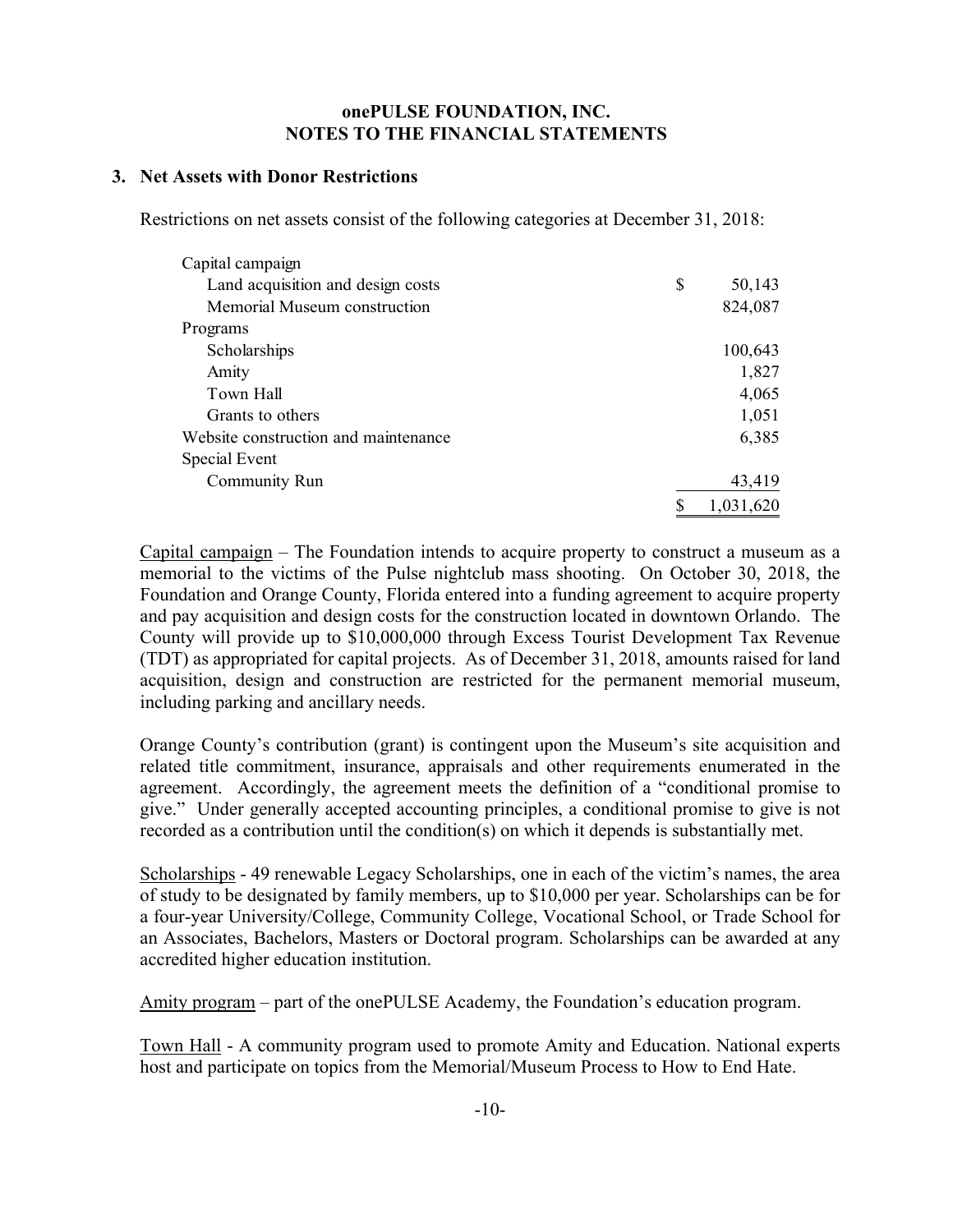#### **3. Net Assets with Donor Restrictions, Continued**

Grants to others – support to other organizations whose objectives and programs are aligned with the Foundation and directly assist those affected.

Website - Donations restricted to the Foundation's technology needs.

Community Run – The Foundation sponsors its annual 4.9k "CommUNITY Rainbow Run" in June.

#### **4. Unconditional Promises to Give**

Unconditional promises to give consist of the following sources at December 31, 2018 with balances due from:

| Individuals       | 28,000  |
|-------------------|---------|
| <b>Businesses</b> | 33,919  |
| Foundations       | 909,087 |
|                   | 971,006 |

Unconditional promises to give due in more than one year are recognized at fair value, using present value techniques and a discount rate of 6.75%, when the donor makes an unconditional promise to give to the Foundation. Management uses a discount rate which approximates the Foundation's cost of borrowing consistent with that of its bank line of credit. The resulting unamortized discount associated with promises to give collectible beyond one year is \$92,494.

No allowance for doubtful accounts is recorded as management believes all promises to give are collectible. A promise to give is due from one foundation in four equal annual installments.

## **5. Contributed Services**

Contributed services requiring specific expertise are reflected in the financial statements as inkind donations and recorded as:

| Interim Memorial construction              | \$135,075 |
|--------------------------------------------|-----------|
| TV and radio advertising                   | 65,000    |
| Fair rental value of Interim Memorial site | 28,233    |
| Printing and brochures                     | 4,000     |
| Presented as in-kind donations             | 232,308   |
| Special event venue services               | 32,074    |
|                                            | \$264,382 |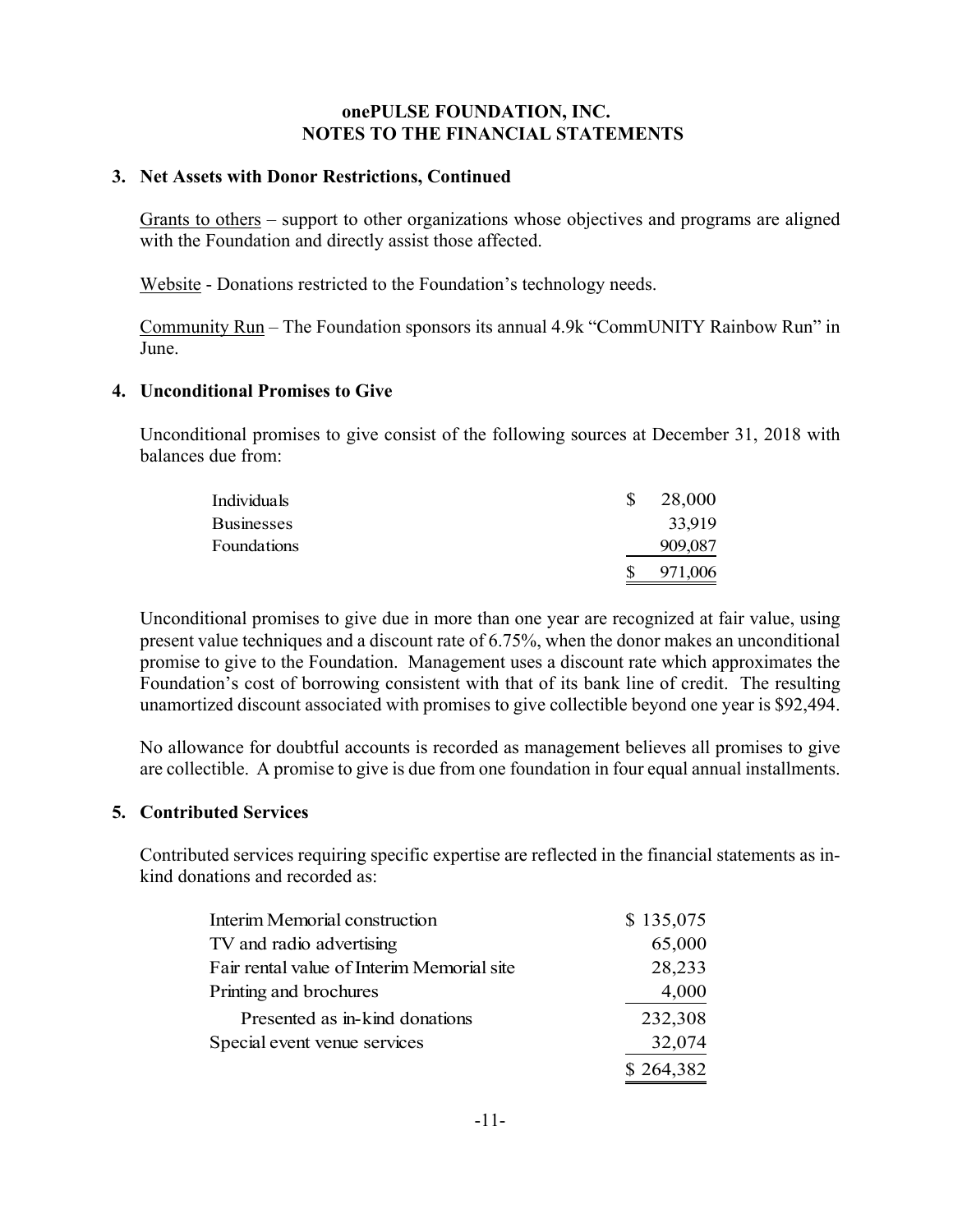#### **6. Liquidity and Availability of Financial Assets**

The following reflects the Foundation's financial assets as of the date of the statement of financial position, reduced by amounts not available for general use because of contractual or donor-imposed restrictions within one year of that date. Amounts not available include promises to give and various donor related funds restricted by purpose or time.

Financial assets at year-end:

| Cash in banks                                   | 69,296<br>S |
|-------------------------------------------------|-------------|
| Unconditional promises to give                  | 971,006     |
| Total financial assets                          | 1,040,302   |
| Less those unavailable for general expenditures |             |
| within one year due to:                         |             |
| Promise to give collectible after one year      | 682,506     |
| Financial assets available to meet cash needs   |             |
| for general expenditures within one year        | \$357,796   |

The Foundation is substantially supported by restricted contributions. Because a donor's restriction requires resources to be used in a particular manner or in a future period, the Foundation must maintain sufficient resources to meet those responsibilities to its donors. Thus, financial assets may not be available for general expenditures within one year. As part of the Foundation's liquidity management, it has a policy to structure its financial assets to be available as its general expenditures, liabilities, and other obligations come due. In the event of unanticipated liquidity need, the Foundation also could draw upon \$152,854 available on its bank line of credit (see Note 8).

#### **7. Property and Equipment**

Property and equipment at December 31, 2018 consists of the following:

| Photography equipment                          | 1,805    |
|------------------------------------------------|----------|
| Interim Memorial                               | 251,589  |
| Website                                        | 21,657   |
|                                                | 275,051  |
| Less accumulated depreciation and amortization | (12,583) |
|                                                | 262,468  |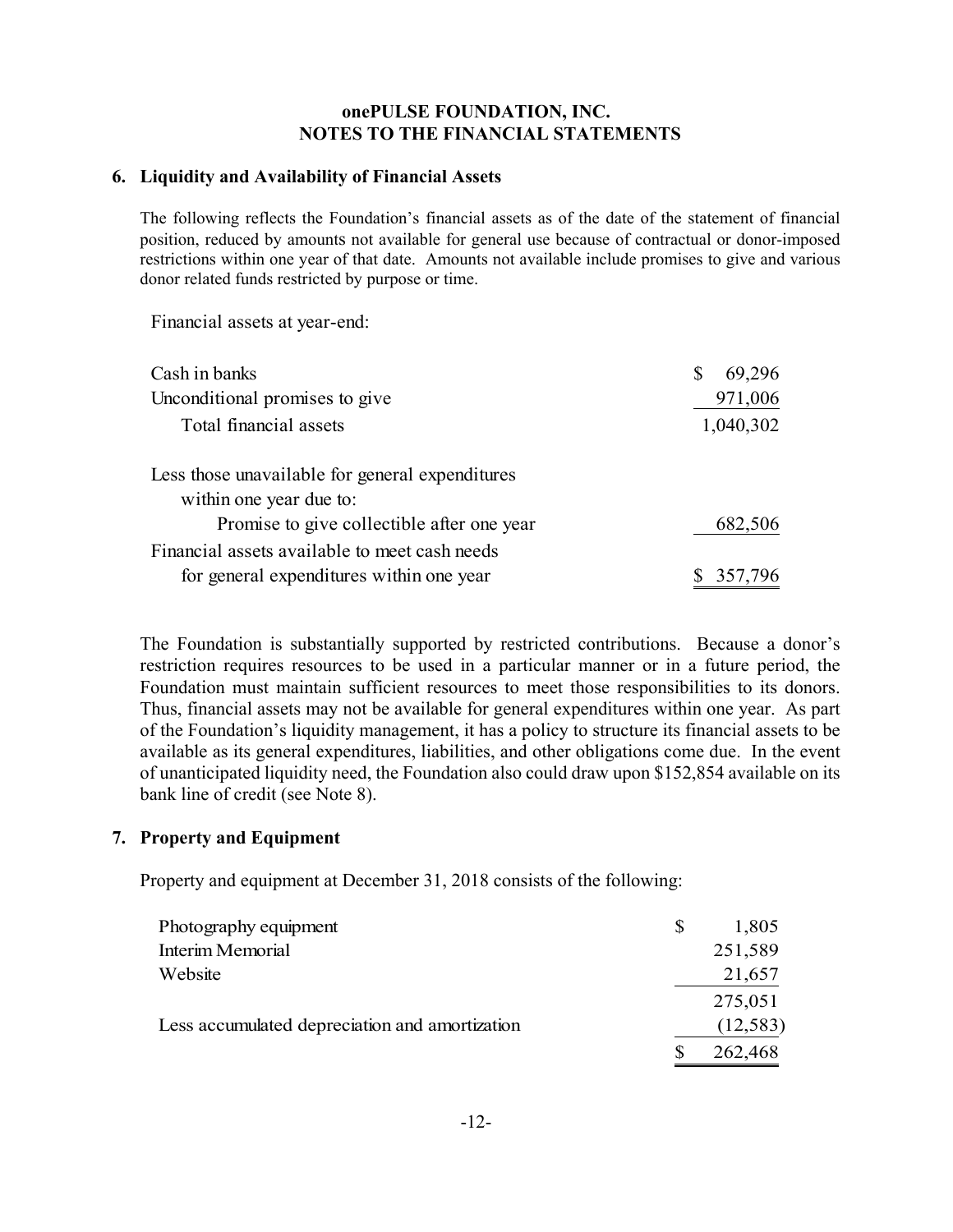#### **8. Bank Line of Credit**

At December 31, 2018, the Foundation is obligated for amounts borrowed on a \$300,000 bank line of credit collateralized by accounts receivable, inventory and property. Interest is payable monthly at 6.75% and is due on demand. The balance due at year-end is \$147,146. Interest expense for the year ended December 31, 2018 was \$6,201.

## **9. Related Party Transactions**

OnePULSE Foundation, Inc. employs a social media and website services company whose corporate secretary is a Foundation trustee. Total design and social media expenses for the year ended December 31, 2018 was \$44,230 with an unpaid balance due of \$5,122 on December 31, 2018.

The Foundation leases real estate on the site of the former Pulse Night Club on which it constructed an interim memorial during the year ended December 31, 2018. The underlying property is owned by two limited liability companies whose owners include the Foundation's executive director and another family member. Lease terms provide for a nominal lease payment and lessee's obligation to pay applicable taxes and insurance over a two-year term expiring January 31, 2020. The fair rental value of the property exceeds the amount described in the lease. Accordingly, the Foundation treats the excess of fair value for the use of the property as an in-kind donation management estimates to be \$28,233 (based on 15,400 square feet of land at \$2 per foot for the eleven months of the year it occupied the property. The in-kind donation is offset in the financial statements as rent included in occupancy costs.

The Foundation's administrative offices are leased for \$1,400 per month on a month to month basis from a limited liability company whose owner has a familial relationship with a trustee.

Trustees and other organizations with whom they are affiliated contributed \$264,704 to the Foundation during the year ended December 31, 2018.

## **10. Concentrations of Risk and Contingencies**

The Foundation receives substantially all of its revenue and support through contributions from foundations, businesses and individuals. It operates a major portion of its program activity from an interim memorial facility which it expects to replace by acquiring and developing a new site for construction of a permanent memorial museum. As described in Note 3, the consummation of its plan is subject to a grant appropriation from Orange County, Florida. The Foundation has set a \$45 million fundraising goal for the project. Meeting its goal and other operating needs is contingent upon the success of future fundraising endeavors.